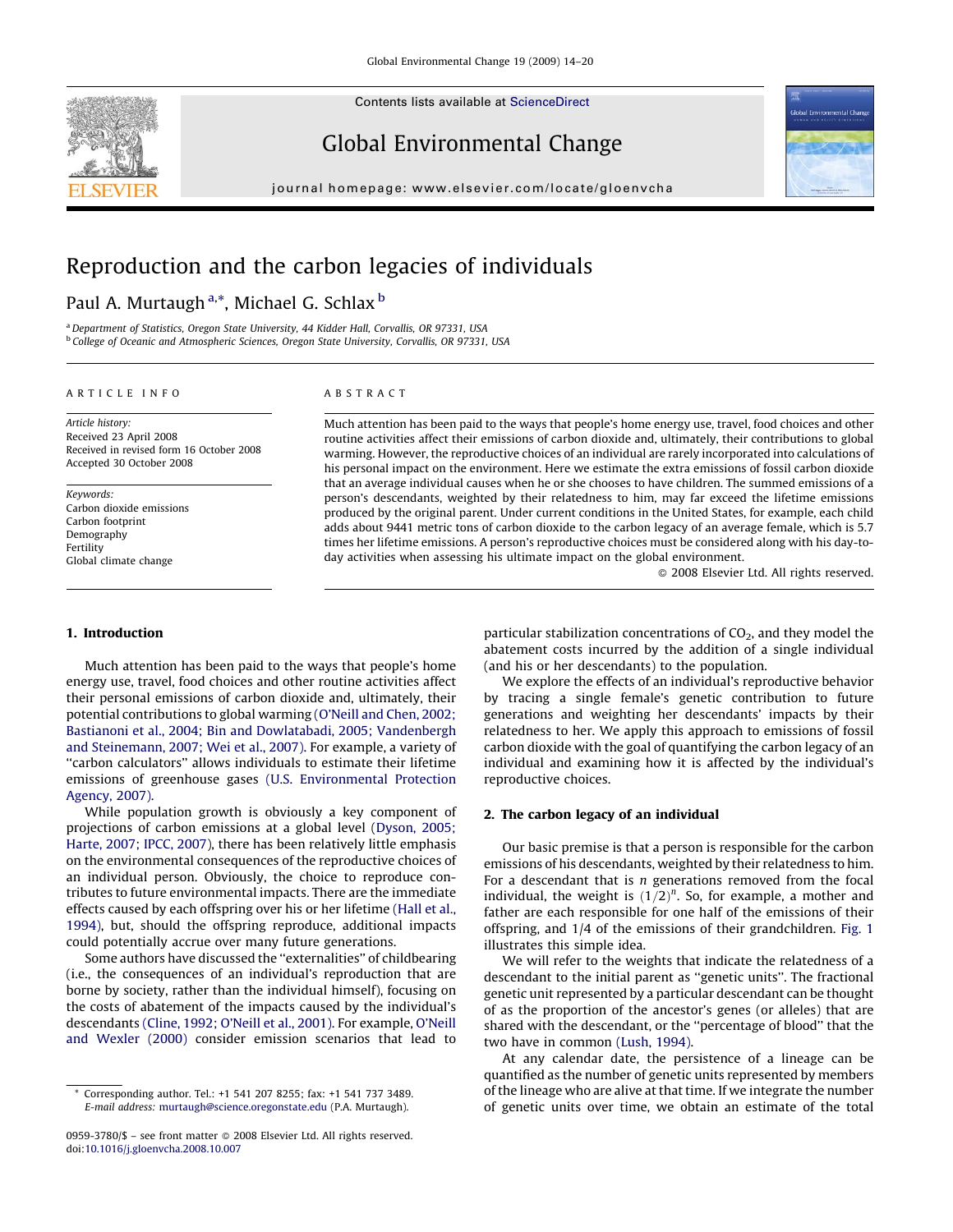

Fig. 1. Illustration of the propagation of genetic units in a family tree. Circles indicate females, and squares indicate males. The original female has one daughter and one son, each of whom also has one daughter and one son. The blackened areas indicate the number of genetic units (a total of 1 in each generation in this example).

number of person years that are traceable to the original parent (see Fig. 2). If we integrate the product of the number of genetic units and the per-capita rate of carbon emissions over time, we obtain an estimate of the total emissions attributable to the ancestor, or her carbon legacy.

Our goal is to quantify the consequences of the childbearing decisions of an individual. The appeal of our weighting scheme is that it provides an accounting of the extent to which a parent's genetic material propagates through subsequent generations, and it allows the emissions of any individual to be unambiguously traced back and ''assigned'' to ancestors from any preceding generation. For example, the responsibility for the rightmost male in the bottom line of Fig. 1 lies, in 1/4 portions, with his maternal and paternal grandparents (only one of which, the maternal grandmother, is shown in the figure).

Depending on one's view of whether, and how, future environmental impacts of an individual's descendants should be discounted, other weighting schemes are possible. O'Neill and Wexler (2000), for example, quantify the expected effect of one additional birth by following his or her descendants, but without adjusting for relatedness (see their Equation A22).



Fig. 2. Calculating person years for a genetic lineage. Upper: a hypothetical lineage starting with an individual born at time 0, who has two children and one grandchild (dots represent birth times, X's indicate death times). Lower: the number of genetic units alive vs. time. The grey area gives the total person years attributable to the ancestral individual.

#### 3. Approaches to estimating the carbon legacy

We calculated trajectories of genetic units vs. time for genetic lineages of in each of the 11 most populous countries in the world, listed in Table 1. We used two approaches, one based on a simple analytical model and one involving numerical simulation.

## 3.1. Analytical model

We first develop a simple model of the propagation of family trees that provides a conceptual basis for the simulations that we used to generate the numerical results presented here. The model is developed fully in Appendix A.1; an abbreviated explanation follows.

We start with a single female born at time  $t_0 = 0$  (generation 0), and assume that all reproduction occurs in pulses at times  $t_1$ ,  $t_2$ ,  $t_3$ , where  $t_k - t_{k-1} = t_1$  is the generation time, i.e., the mean of the ages at which females give birth. If we assume that males and females are born at the same rate (see Appendix A.1.1), then the expected number of children produced per female at time  $t_k$  is 2  $\cdot$   $R(t_k)$ , where  $R(t_k)$  is the net reproductive rate, i.e., the average number of daughters a woman would be expected to have if she were subject to the fertility and mortality rates prevailing in the population. We assume that all members of the family tree, male and female, pair with members of the opposite sex from outside the tree, so that the reproductive rate of  $2 \cdot R(t_k)$  is applied to males as well as females within the tree. As explained earlier, an individual of generation k, born at time  $t_k$ , represents  $(1/2)^k$ genetic units, reflecting his relatedness to the ancestral female.

We assume further that the survival of all individuals follows a distribution characterized by the survivor function,  $S(t)$ , defined as the probability that an individual lives to at least age t. It can then be shown (Appendix A.1) that the expected number of genetic units alive at time  $t_k$  is

$$
E[G(t_k)] = E[B(t_0)] \cdot S(t_k - t_0) + E[B(t_0)] \cdot \sum_{i=1}^k S(t_k - t_i) \cdot \left( \prod_{j=1}^i R(t_j) \right),
$$
\n(1)

where  $E[B(t_0)]$  is the expected number of births at time  $t_0$ , equal to one (the ancestral female).

Following the pulse of births at time  $t_k$ , mortality erodes the number of individuals, and genetic units, until the next pulse of

Table 1

Average person years associated with lineages in the world's eleven most populous countries, using medium-variant fertility projections. The initial parent contributes the number of years constituting his life expectancy. The last column is an estimate of the person years added to the ancestor's legacy for each child that he has, assuming his descendants survive and reproduce at the rates prevailing in the country. Fertility values are for 2005 (United Nations Population Division, 2007). The countries are listed in order of 2005 population; the abbreviations are as used in Fig. 7.

| Country<br>(abbreviation)   | Fertility<br>$\text{(children woman}^{-1})$ | Average person years |                 |
|-----------------------------|---------------------------------------------|----------------------|-----------------|
|                             |                                             | Ancestor's life      | Added per child |
| China (C)                   | 1.73                                        | 74.9                 | 341             |
| India (Ia)                  | 2.81                                        | 63.8                 | 161             |
| United States (US)          | 2.05                                        | 80.2                 | 470             |
| Indonesia (Io)              | 2.18                                        | 68.6                 | 244             |
| Brazil (Br)                 | 2.25                                        | 74.8                 | 373             |
| Pakistan (P)                | 3.52                                        | 63.4                 | 268             |
| Bangladesh (Ba)             | 2.83                                        | 62.8                 | 201             |
| Russia (R)                  | 1.34                                        | 72.9                 | 212             |
| Nigeria (N)                 | 5.32                                        | 48.8                 | 136             |
| $\lambda$ [apan $\lambda$ ] | 1.27                                        | 85.6                 | 211             |
| Mexico (M)                  | 2.21                                        | 76.3                 | 332             |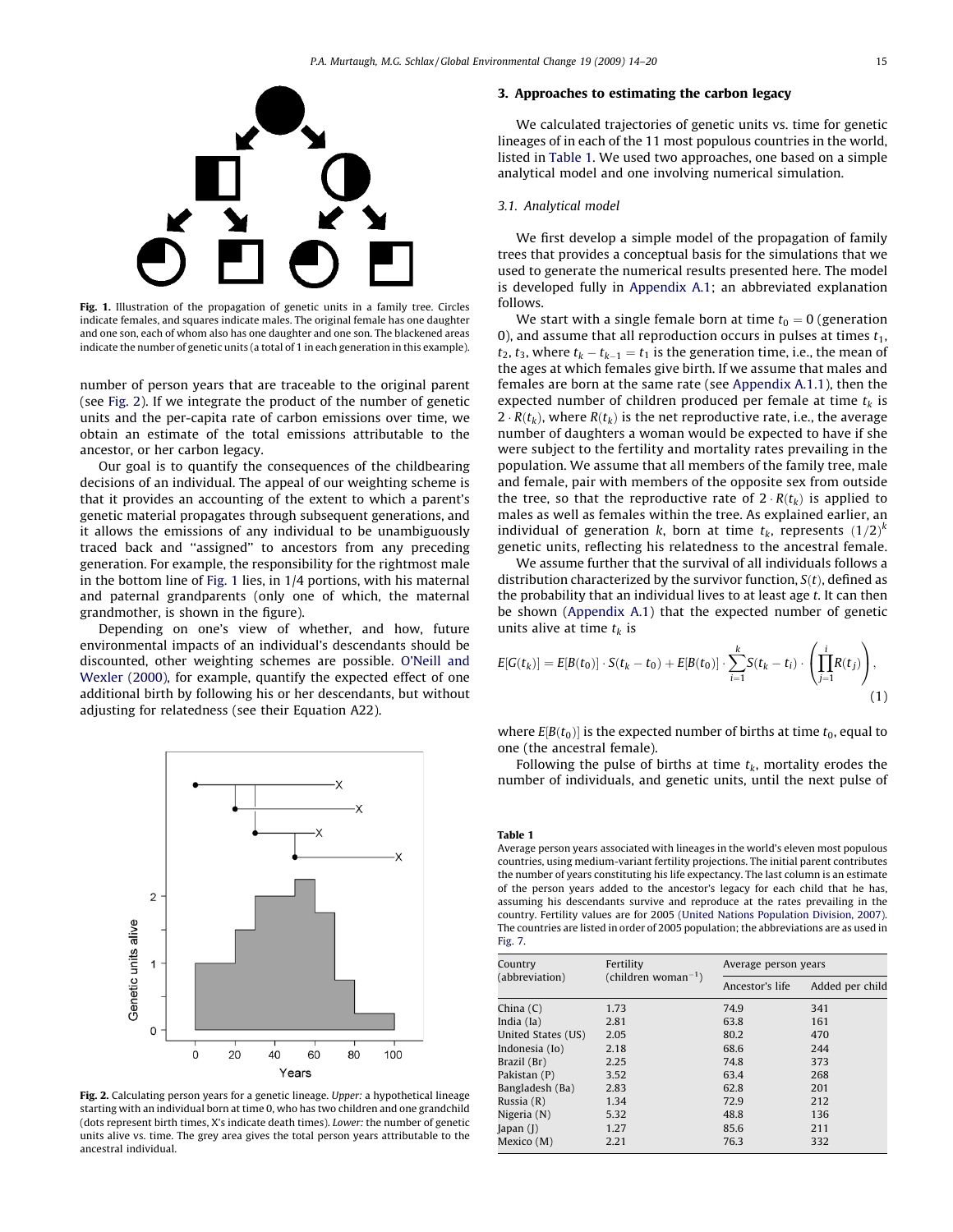reproduction, at time  $t_{k+1}$ . Appendix A.1 gives expressions for a piecewise-linear model of this jagged trajectory of  $E[G(t)]$  vs t.

The area under a plot of  $E[G(t)]$  vs. t gives an estimate of the total person years attributable to the ancestral female. If  $H(t)$  is the percapita rate of carbon emissions at time  $t$  (mass per person per year), the area under a plot of  $E[G(t)]\cdot H(t)$  vs. t provides an estimate of the total carbon emissions for which the ancestor is responsible.

## 3.2. Simulations

The simulations expand on the analytical model by allowing the births and deaths of individuals to be stochastic, i.e., to occur at other than set time points. This allows more realistic modeling of carbon legacies and gives an idea of how variable those legacies are among individuals.

Following lineages that include both males and females is computationally prohibitive. It turns out that the number of genetic units (of both sexes) attributable to an ancestral female is, on average, simply the number of females comprising an unbroken lineage of females descending from the ancestor (see Appendix A.2 for details). If we integrate the number of living females over time, we obtain an estimate of the total number of person years, male and female, that are traceable to the ancestral female.

Lineages were simulated with the following steps, implemented as a recursive algorithm in R (R Development Core Team, 2005):

- 1. Each lineage starts with a single female whose death time is chosen randomly, based on life tables for her home country (World Health Organization, 2007). A potential number of children is generated randomly from a Poisson distribution having a mean equal to the total fertility. Age-specific fertility schedules for the country (United Nations Population Division, 2007) are then used to generate the birth times and sexes of the potential children. Finally, these birth times are compared to the female's death time to determine how many (if any) births are actually attributed to her.
- 2. If there are female offspring, each daughter's lifetime and reproduction are simulated as done for the original female.
- 3. This continues until the lineage dies out, i.e., until all of the females having a direct path of female progenitors tracing back to the ancestor have perished. Some lineages persist indefinitely, in which case a pre-specified time limit terminates the simulation.
- 4. Each lineage is summarized as a trajectory of genetic units vs. time. As explained earlier, the number of genetic units at a particular time is estimated as the number of descendants alive at that time, assuming we are following females only. Integration of the number of genetic units over time gives the person years attributable to the ancestor. If the number of genetic units at each time is multiplied by the prevailing percapita rate of  $CO<sub>2</sub>$  emissions, the integral of that quantity vs. time gives an estimate of the total  $CO<sub>2</sub>$  emissions attributable to the ancestral female.

Each set of simulations followed 10,000 female-only lineages subject to particular schedules of fertility and per-capita rates of carbon emissions, described in the next section.

### 3.3. Demographic and carbon-emission scenarios

The United Nations' ''medium variant'' projections of total fertility were used throughout (United Nations Population Division, 2007). These projections assume a convergence of fertility in all countries to 1.85 children per woman by 2050.

In 2005, world emissions of  $CO<sub>2</sub>$  from the combustion of fossil fuels were 28.1 billion metric tons, or 4.31 metric tons (t) per person per year, assuming a global population of 6.51 billion (Energy Information Administration, 2008). Three scenarios of future carbon emissions were considered for the 11 countries focused on in this paper:

- 1. Optimistic: Each country's per capita emission rate changes linearly from its 2005 value to a global target of 0.5 t  $CO<sub>2</sub>$  per person per year by 2100, and emissions continue at that rate indefinitely. A set of aggressive emission-reduction scenarios summarized by the IPCC (2007; Category III in Fig. 3.17) shows, on average, about an 85% reduction in global emissions between 2000 and 2100. Adjusting for a projected population size of 9.1 billion in 2100 (United Nations, 2004), this translates into a reduction in per capita emissions from  $4.31 \text{ t } CO<sub>2</sub>$  in 2005 to about 0.5 t  $CO<sub>2</sub>$  per person per year in 2100. This is an extremely ambitious target: emissions in Africa, which includes 34 of the 50 ''least developed'' countries in the world (United Nations Population Division, 2007), were roughly 1.2 t  $CO<sub>2</sub>$  per person per year in 2005.
- 2. Constant: Per capita emission rates remain indefinitely at their 2005 values. This scenario does not capture what most experts believe will be an increase in worldwide emissions in the first part of the twenty-first century (IPCC, 2007; van Vuuren et al., 2007; Energy Information Administration, 2008), and it posits long-term emission rates that are probably not sustainable, at least for the more developed countries. Nevertheless, we often use the constant-emission scenario as a reference, since it is intermediate between the other two scenarios.
- 3. Pessimistic: Each country's per capita emission rate increases linearly from its 2005 value to 1.5 times its 2005 value by 2100, and emissions continue at that rate indefinitely. The median global emission rate in a set of ''business as usual'' scenarios summarized by the IPCC (2007; Fig. 3.8) was 60 Gt  $CO<sub>2</sub>$  per year in 2100. Assuming a world population of 9.1 billion in 2100, this translates into a roughly 50% increase in the global per capita emission rate between 2000 and 2100.

For Bangladesh, with an extremely low per capita emission rate in 2005 (0.27 t person $^{-1}$  year $^{-1}$ ), the optimistic limit was set at 0.27 and the pessimistic limit at 0.5 t person<sup>-1</sup> year<sup>-1</sup>.

#### 4. Results and discussion

#### 4.1. Genetic units and person years

Fig. 3 shows trajectories of average genetic units vs. time for lineages under scenarios of constant fertility (fixed at the 2005 value of 2.05 children per woman) and medium-variant fertility in the United States. As in the example of the U.S., any country having net reproductive rate exceeding one daughter per woman (roughly corresponding to fertility exceeding two) will have lineages with exponentially increasing person years, unless fertility decreases in the future. Even under the medium-fertility variant, with fertility decreasing to 1.85 children per woman by 2025, the average lineage still has nearly one genetic unit alive four centuries after the birth of the ancestral individual (Fig. 3).

As shown in Fig. 4, the distributions of both the duration and number of person years associated with simulated lineages can be extremely skewed. For the United States, under the scenario of medium-variant fertility, the median duration of female-only lineages is 111 years, and the mean is 168 years. The median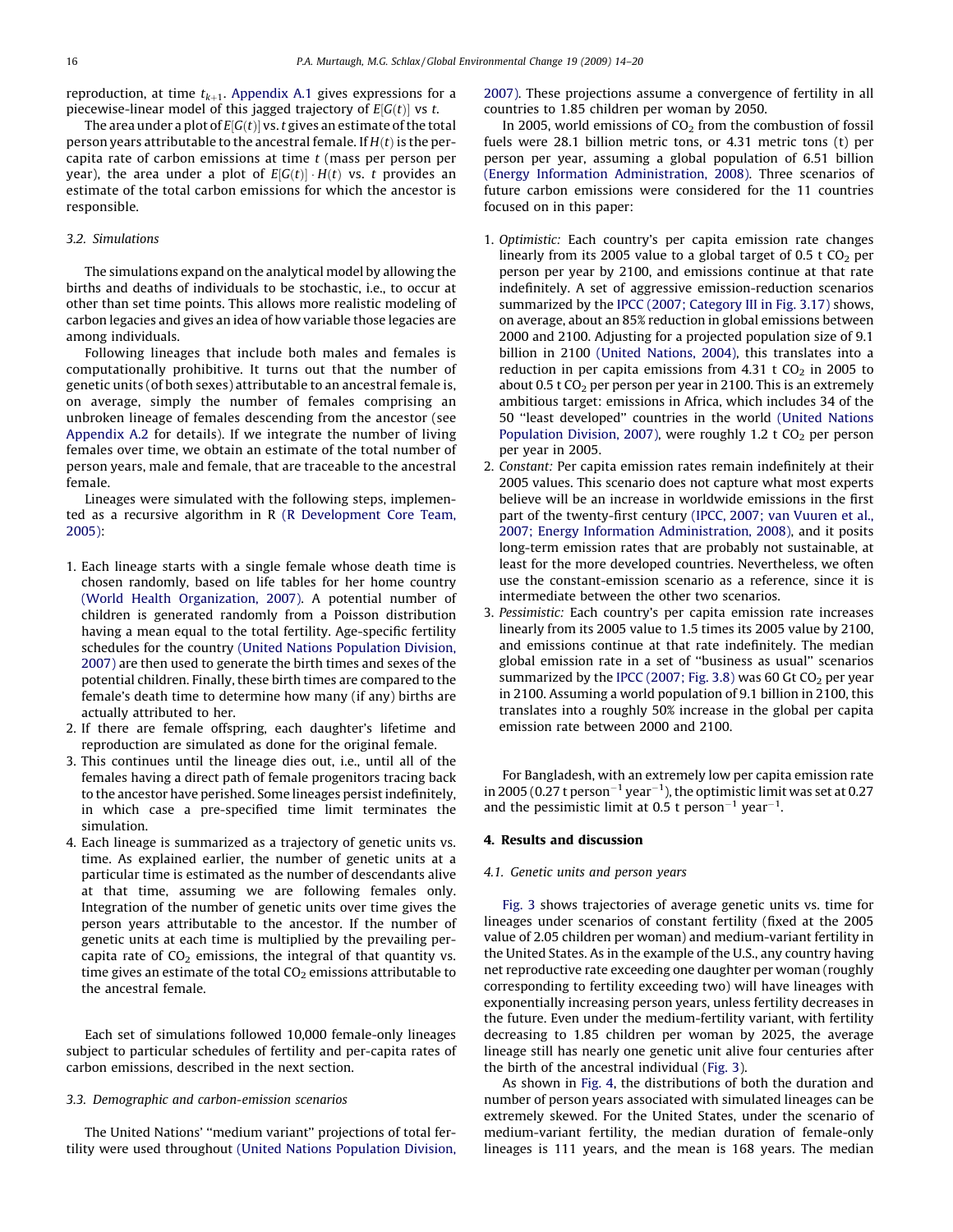

Fig. 3. For the United States, average number of genetic units vs. year, under constant and medium-variant fertility assumptions, in 10,000 simulated lineages. The starting individual's number of children is generated from the 2005 fertility rate.

number of person years per lineage (171) is less than 20% of the mean (921).

Fig. 5 shows trajectories of person years vs. time in the United States, for ancestral females that are constrained to have exactly 0, 1, 2 or 3 children, with all descendants then reproducing according to the medium-variant fertility scenario. A female bearing no children contributes, on average, a number of person years equal to the life expectancy of females in that country  $-$  this is the area under the curve corresponding to no children. Each child adds to the total person years attributable to the original female, manifested in increasing heights and skewness of the trajectories in Fig. 5.



Fig. 4. For 10,000 simulations for the United States with medium-variant fertility, distributions of the durations of lineages (upper) and the total person years associated with lineages (lower). About 0.8% of the durations exceeded 1000 years, and 7% of the areas exceeded 3000 person years.



Fig. 5. Persistence of genetic lineages in the United States as a function of number of children produced by the initial parent, assuming that reproduction of descendants follows medium-variant projections of fertility. Each curve represents averaged results from 10,000 simulated lineages; the curves are labeled by the number of children. The area under each curve, extended to infinity, is the average number of person years attributable to an ancestor having the corresponding number of children.

Table 1 summarizes demographic characteristics of family trees simulated for the world's 11 most populous countries, including the United States, assuming that the initial parent has exactly one child. That child, and all of his descendants, then reproduce according to the medium-variant fertility schedule for the home country. The single child adds from 136 (Nigeria) to 470 (U.S.) person years to the ancestor's legacy. The ratios of the additional person years to the life expectancy of the ancestor (fourth divided by third columns) range from 2.5 (Japan) to 5.9 (United States).

#### 4.2. Carbon emissions

Fig. 6 shows trajectories of average emission rates for lineages in the United States under the three different emission scenarios. The choice of scenario has an enormous effect, leading to a wide range of projected carbon contributions. This is dissatisfying, but it reflects the large variability and volatility of projections of the world's emissions, even over the next century (IPCC, 2007).



Fig. 6. For the United States with medium-variant fertility rates, average  $CO<sub>2</sub>$ emission rates attributable to the initial parent, under optimistic, constant and optimistic projections of per capita emissions. The area under each curve, extended to infinity, is the average mass of  $CO<sub>2</sub>$  for which the ancestor is responsible. The number of children borne by the initial parent follows the 2005 fertility rate.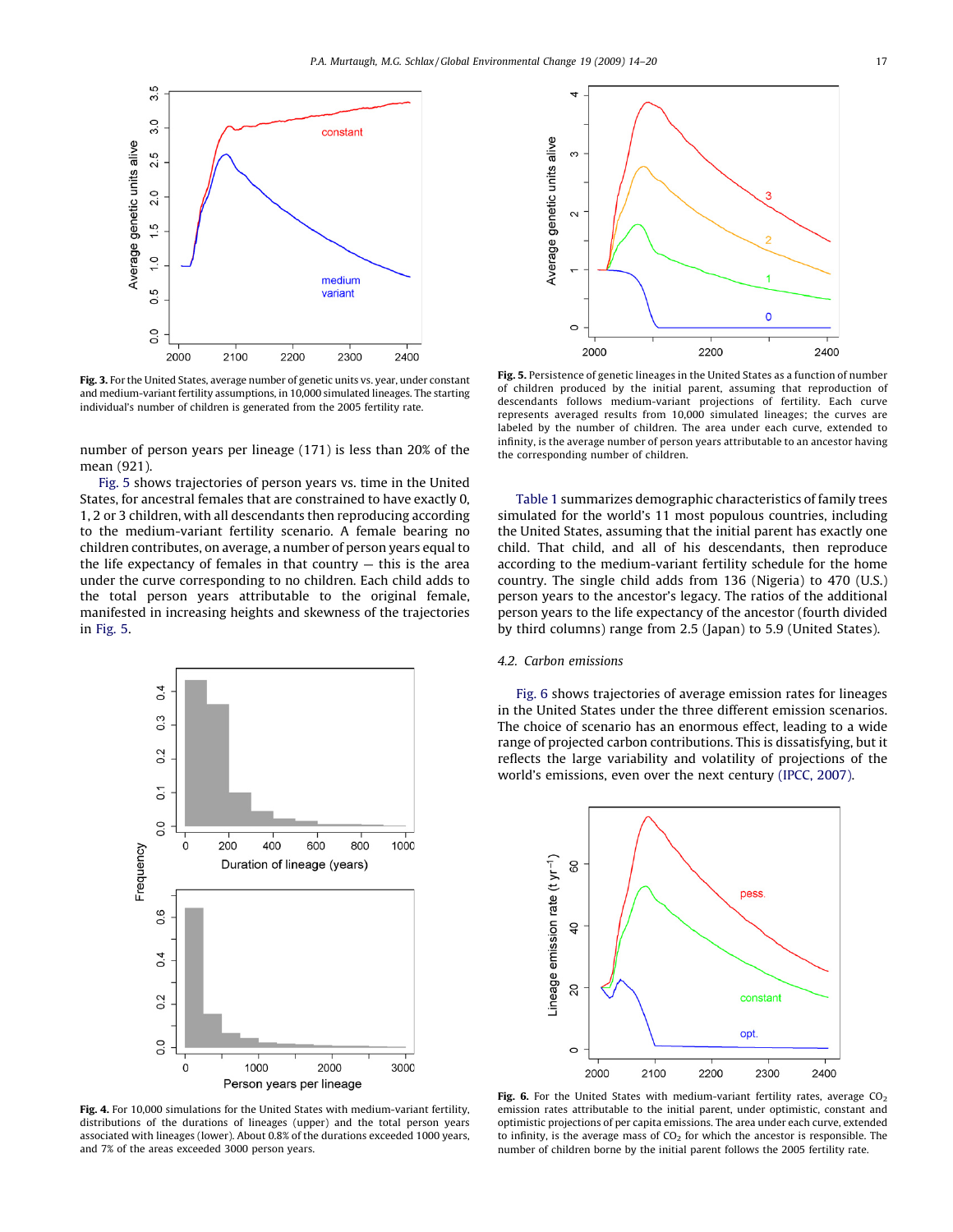

Fig. 7. Average carbon legacies (log scale) with medium-variant fertility rates for the constant-emission scenario (+), with a vertical line connecting the estimates for the optimistic and pessimistic emission scenarios. The number of children borne by the ancestral female follows the 2005 fertility rate in her home country.

Fig. 7 presents average carbon legacies for the 11 most populous countries in the world, with ranges corresponding to the different emission scenarios. Each legacy is the sum of the lifetime emissions of the ancestral female subject to the 2005 fertility rate, plus the weighted emissions of her descendants, assuming all future reproduction follows the medium-variant projection of fertility for her home country. The range of values is enormous: under the constant-emission scenario, the legacy of a United States female (18,500 t) is two orders of magnitude greater that of a female from Bangladesh (136 t).

From the point of view of this paper, which focuses on the consequences of an individual's reproductive behavior, it is useful to compare the carbon emissions added per child, rather than the emissions of females having the average number of children, among the different countries. Table 2 summarizes this metric for the 11 countries, assuming medium-variant fertility projections. Under the constant-emission scenario, the average emissions added by having a single child range from 56 t (Bangladesh) to 9441 t (United States). The ratios of the added emissions per child to the ancestor's expected emissions range from 2.4 (Japan) to 5.7 (United States).

#### 4.3. General discussion

Table 3 compares the emissions attributable to an individual's reproduction to the emissions that are avoidable through changes

#### Table 2

Per capita emissions of fossil CO<sub>2</sub>, average emissions for an individual born in 2005, and average emissions added to the individual's carbon legacy for each child produced. Estimates are from simulations assuming medium-variant fertility projections and the constant emission scenario (per capita rates fixed at their 2005 values). In parentheses are estimates based on the optimistic and pessimistic projections of per capita emissions.

| Country<br>(abbreviation) | Per capita emissions<br>(t person <sup>-1</sup> year <sup>-1</sup> ) | Average emissions (t) |                   |
|---------------------------|----------------------------------------------------------------------|-----------------------|-------------------|
|                           |                                                                      | Ancestor's life       | Added per child   |
| China $(C)$               | 3.62                                                                 | 311 (183, 383)        | 1384 (228, 2023)  |
| India (Ia)                | 1.05                                                                 | 70 (52, 85)           | 171 (87, 231)     |
| United States (US)        | 20.18                                                                | 1644 (883, 2030)      | 9441 (562, 12730) |
| Indonesia (Io)            | 1.29                                                                 | 110 (76, 135)         | 380 (143, 627)    |
| Brazil (Br)               | 1.83                                                                 | 148 (97, 182)         | 721 (207, 1006)   |
| Pakistan (P)              | 0.67                                                                 | 50(42, 61)            | 205 (128, 273)    |
| Bangladesh (Ba)           | 0.27                                                                 | 18 (18, 24)           | 56 (56, 94)       |
| Russia (R)                | 11.70                                                                | 883 (492, 1082)       | 2498 (295, 3497)  |
| Nigeria (N)               | 0.75                                                                 | 41 (34, 51)           | 110 (73, 157)     |
| Japan $($ ] $)$           | 9.91                                                                 | 840 (453, 1047)       | 2026 (233, 2829)  |
| Mexico (M)                | 3.67                                                                 | 291 (172, 360)        | 1241 (222, 1800)  |

#### Table 3

For the United States, lifetime emissions of  $CO<sub>2</sub>$  that are saved by different actions, based on the EPA's Personal Emissions Calculator (U.S. Environmental Protection Agency, 2007), and average emissions caused by having one additional child, from Table 2. Totals were obtained by multiplying the EPA's annual figures by 80, the current life expectancy of a female in the United States.

| Action                                                                    | $CO2$ saved<br>(metric tons $a$ ) |
|---------------------------------------------------------------------------|-----------------------------------|
| Increase car's fuel economy from 20 to 30 mpg                             | 148                               |
| Reduce miles driven from 231 to 155 per week                              | 147                               |
| Replace single-glazed windows with energy-efficient<br>windows            | 121                               |
| Replace ten 75-w incandescent bulbs with 25-w<br>energy-efficient lights  | 36                                |
| Replace old refrigerator with energy-efficient model                      | 19                                |
| Recycle newspaper, magazines, glass, plastic,<br>aluminum, and steel cans | 17                                |
| Reduce number of children by one                                          |                                   |
| Constant-emission scenario                                                | 9.441                             |
| Optimistic scenario                                                       | 562                               |
| Pessimistic scenario                                                      | 12.730                            |

<sup>a</sup> One metric ton equals 2205 pounds.

in household activities and transportation during the individual's lifetime. Clearly, the potential savings from reduced reproduction are huge compared to the savings that can be achieved by changes in lifestyle. For example, a woman in the United States who adopted the six non-reproductive changes in Table 3 would save about 486 tons of  $CO<sub>2</sub>$  emissions during her lifetime, but, if she were to have two children, this would eventually add nearly 40 times that amount of  $CO<sub>2</sub>$  (18,882 t) to the earth's atmosphere.

This is not to say that lifestyle changes are unimportant; in fact, they are essential, since immediate reductions in emissions worldwide are needed to limit the damaging effects of climate change that are already being documented (Kerr, 2007; Moriarty and Honnery, 2008). The amplifying effect of an individual's reproduction documented here implies that such lifestyle changes must propagate through future generations in order to be fully effective, and that enormous future benefits can be gained by immediate changes in reproductive behavior.

It is important to remember that these analyses focus on the carbon legacies of individuals, not populations. For example, under the constant-emission scenario, an extra child born to a woman in the United States ultimately increases her carbon legacy by an amount (9441 metric tons) that is nearly seven times the analagous quantity for a woman in China (1384 tons), but, because of China's enormous population size, its total carbon emissions currently exceed those of the United States (Netherlands Environmental Assessment Agency, 2008).

Clearly, an individual's reproductive choices can have a dramatic effect on the total carbon emissions ultimately attributable to his or her genetic lineage. Understanding the ways that an individual's daily activities influence emissions and explain the huge disparities in per capita emissions among countries (Table 1) is obviously essential, but ignoring the consequences of reproduction can lead to serious underestimation of an individual's long-term impact on the global environment.

#### Acknowledgments

We are grateful to three anonymous reviewers who identified a key shortcoming of an earlier version of our paper and offered many constructive suggestions for improvements. M.S. was supported by NASA through contract 1206715 administered by the Jet Propulsion Laboratory.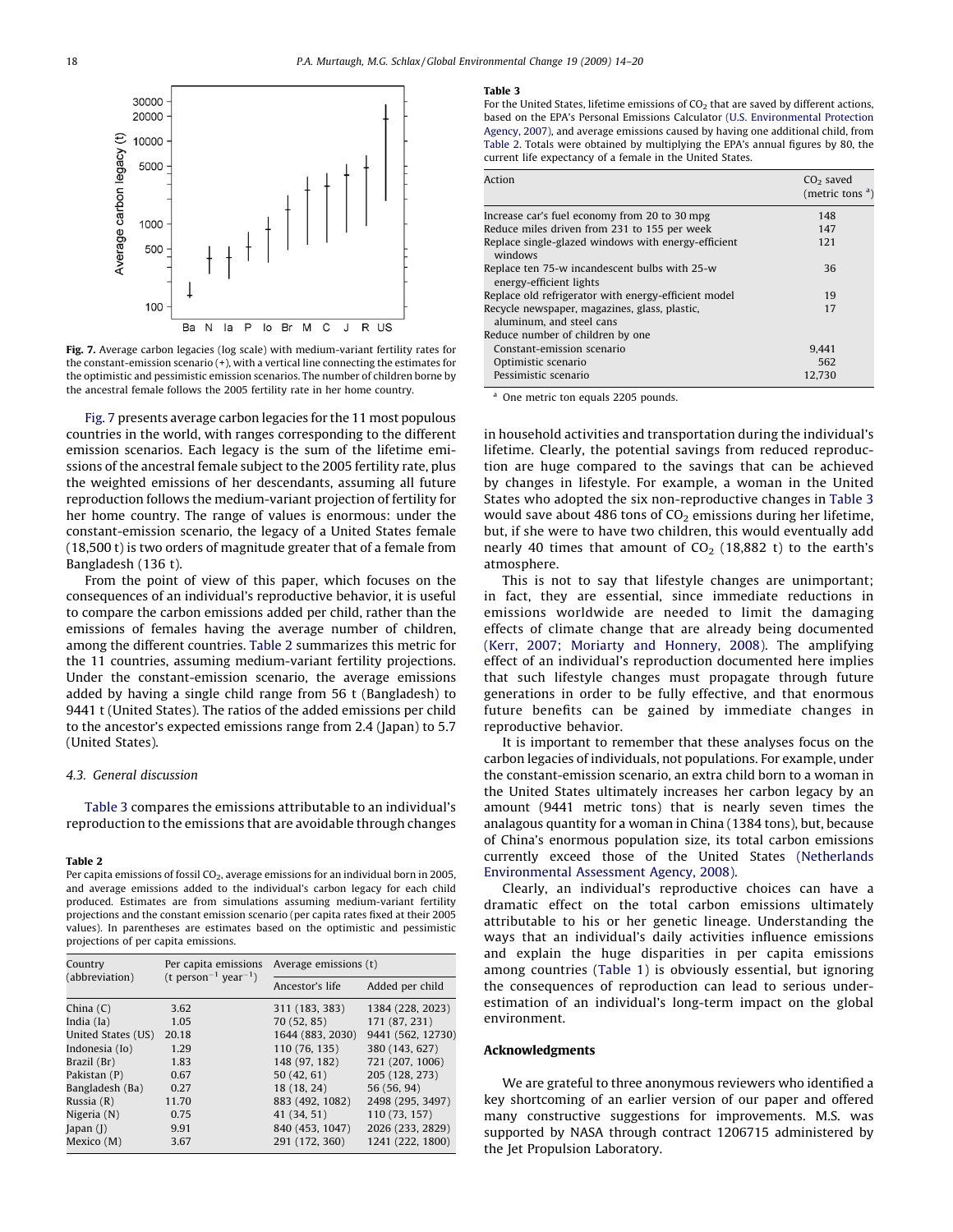#### Appendix A

#### A.1. The analytical model

#### A.1.1. General assumptions

We start with a single female born at time  $t_0 = 0$ , and assume that all reproduction occurs in pulses at multiples of the generation time,  $t_1$  (the mean of the ages at which females give birth), so that the members of generation k are born at time  $t_k$  and  $t_k - t_{k-1} = t_1$ . In the tree of relatives descending from the ancestral female, assume that each descendant pairs with a person from outside the tree. We express reproduction in terms of  $R(t)$ , the net reproductive rate at calendar time  $t$ , i.e., the average number of daughters produced per woman, assuming she is subject to the prevailing fertility and mortality rates. Since each male in the tree is paired with a female from outside the tree,  $R(t)$  in this context can be thought of as the average number of daughters per member of the tree, male or female.

Because data on age-specific fertility obviously pertain to females, we use data on survivorship and life expectancy for females only. We assume a 1:1 sex ratio at birth, even though there is in fact a slight excess of male births worldwide (James, 1987). Error introduced by this assumption is small when compared to the uncertainty in estimates of other key demographic parameters and considered in the context of the simplified models used in our analyses.

#### A.1.2. Births

Assume that the only births in generation k are to parents born in generation  $k - 1$ . Let Y<sub>ki</sub> denote the random variable for the number of children (of both sexes) born to parent  $i$  in generation  $k$ . The expected value of  $Y_{ki}$  is  $2 \cdot R(t_k)$ . Let  $B(t_k)$  denote the number of births in generation k. We have  $B(t_0) = 1$  (the ancestral female), and

$$
B(t_k) = \sum_{i=1}^{B(t_{k-1})} Y_{ki} \quad \text{for } k \ge 1.
$$

The conditional expected value is

$$
E[B(t_k) | B(t_{k-1}) = b(t_{k-1})] = \sum_{i=1}^{b(t_{k-1})} E(Y_{ki}) = b(t_{k-1}) \cdot 2R(t_k).
$$

This in turn has expectation

$$
E[B(t_k)] = 2R(t_k) \cdot E[B(t_{k-1})] \quad \text{for } k \geq 1.
$$

Expanding this recursive relationship, we obtain

$$
E[B(t_k)] = E[B(t_0)] \cdot 2^k \cdot \prod_{i=1}^k R(t_i) \quad \text{for } k \ge 1.
$$
 (2)

A.1.3. Survival

To calculate  $N(t_k)$ , the total number of individuals alive at time  $t_k$ , we need to model the survival of individuals born at times  $t_{k-1}, t_{k-2}, \ldots$  Let  $N_{ki}$  be the number of individuals born at  $t_i$  who survive to time  $t_k$  ( $k > i$ ). Then

$$
N(t_k) = \sum_{i=0}^k N_{ki}.
$$

 $N_{ki}$  can be thought of as the number of "successes" (survival to time  $t_k$ ) out of  $B(t_i)$  "trials" (individuals born at time  $t_i$ ). Given a particular value of  $B(t_i)$ ,  $N_{ki}$  has a binomial distribution with probability  $S(t_k - t_i)$ , where  $S(t)$  is the survivor function at t, i.e., the probability that an individual survives to at least age t:

$$
[N_{ki} | B(t_i) = b(t_i)] \sim \text{Binomial}[b(t_i), S(t_k - t_i)] \quad \text{so that}
$$
  
\n
$$
E[N_{ki} | B(t_i) = b(t_i)] = b(t_i) \cdot S(t_k - t_i) \quad \text{and}
$$
  
\n
$$
E[N_{ki}] = E[B(t_i)] \cdot S(t_k - t_i).
$$
\n(3)

Then

$$
E[N(t_k)] = \sum_{i=0}^{k} E[N_{ki}] = \sum_{i=0}^{k} E[B(t_i)] \cdot S(t_k - t_i) = E[B(t_0)] \cdot S(t_k - t_0)
$$
  
+ 
$$
\sum_{i=1}^{k} E[B(t_0)] \cdot 2^i \left(\prod_{j=1}^{i} R(t_j)\right) S(t_k - t_i),
$$
 (4)

using Eq. (2).

#### A.1.4. Genetic units and carbon emissions

Since each member of generation *i* represents  $(1/2)^i$  genetic units, the expected number of genetic units alive at time  $t_k$  is

$$
E[G(t_k)] = E[B(t_0)] \cdot S(t_k - t_0) + \sum_{i=1}^k E[B(t_0)] \cdot S(t_k - t_i) \cdot \left(\frac{1}{2}\right)^i \cdot 2^i.
$$

$$
\left(\prod_{j=1}^i R(t_j)\right) = E[B(t_0)] \cdot S(t_k - t_0) + E[B(t_0)] \cdot \sum_{i=1}^k S(t_k - t_i).
$$

$$
\left(\prod_{j=1}^i R(t_j)\right). \tag{5}
$$

Eq. (5) gives the expected number of genetic units alive immediately after the pulse of births at time  $t_k$ . Just before  $t_k$ , we have

$$
E[G(t_k^-)] = E[G(t_k)] - E[B(t_k)] \cdot \left(\frac{1}{2}\right)^k,
$$

where  $E[B(t_k)]$  is obtained from Eq. (2). This yields a jagged trajectory of  $E[G(t)]$ vs. t, reflecting discrete pulses of reproduction followed by periods of gradual mortality. If we integrate under a piecewise linear plot of  $E[G(t)]$  vs t, for  $t = t_0, t_1^-, t_1, t_2^-, t_2, \ldots$ , we obtain an estimate of the total person years attributable to the ancestral individual. If we integrate under a plot of  $E[G(t)] \cdot H(t)$ , where  $H(t)$  is the per-capita rate of carbon emissions at time t (mass per person per year), we obtain an estimate of the total carbon emissions for which the ancestor is ''responsible''.

This analytical model gives numerical results that are very close to those obtained from the simulations. For example, for the constantemission values presented in Fig. 7, the mean absolute deviation of the model predictions from the simulation-based results is 1.9% (range 0.3–6.4%).

#### A.2. Female-only lineages: a shortcut for the simulations

Suppose we follow only female descendants, denoting the number of females at time  $t_k$  as  $N_f(t_k)$ . The expected number of daughters per female is the net reproductive rate,  $R(t_k)$ . Following the same logic that led to Eq. (4), but replacing  $2R(t_i)$  by  $R(t_i)$ , we can write:

$$
E[N_f(t_k)] = E[B(t_0)] \cdot S(t_k - t_0) + E[B(t_0)] \cdot \sum_{i=1}^k S(t_k - t_i) \cdot \left(\prod_{j=1}^i R(t_j)\right),\tag{6}
$$

which is identical to the expression in Eq. (5) for  $E[G(t_k)]$ , the expected number of genetic units alive at  $t_k$ . Consequently, in simulations we can greatly reduce the number of computations by following female-only lineages, yet still obtain an unbiased estimate of the number of genetic units of both sexes that are alive at any time.

#### References

Bastianoni, S., Pulselli, F.M., Tiezzi, E., 2004. The problem of assigning responsibility for greenhouse gas emissions. Ecological Economics 49, 253–257.

Bin, S., Dowlatabadi, H., 2005. Consumer lifestyle approach to US energy use and the related CO<sub>2</sub> emissions. Energy Policy 33, 197-208.